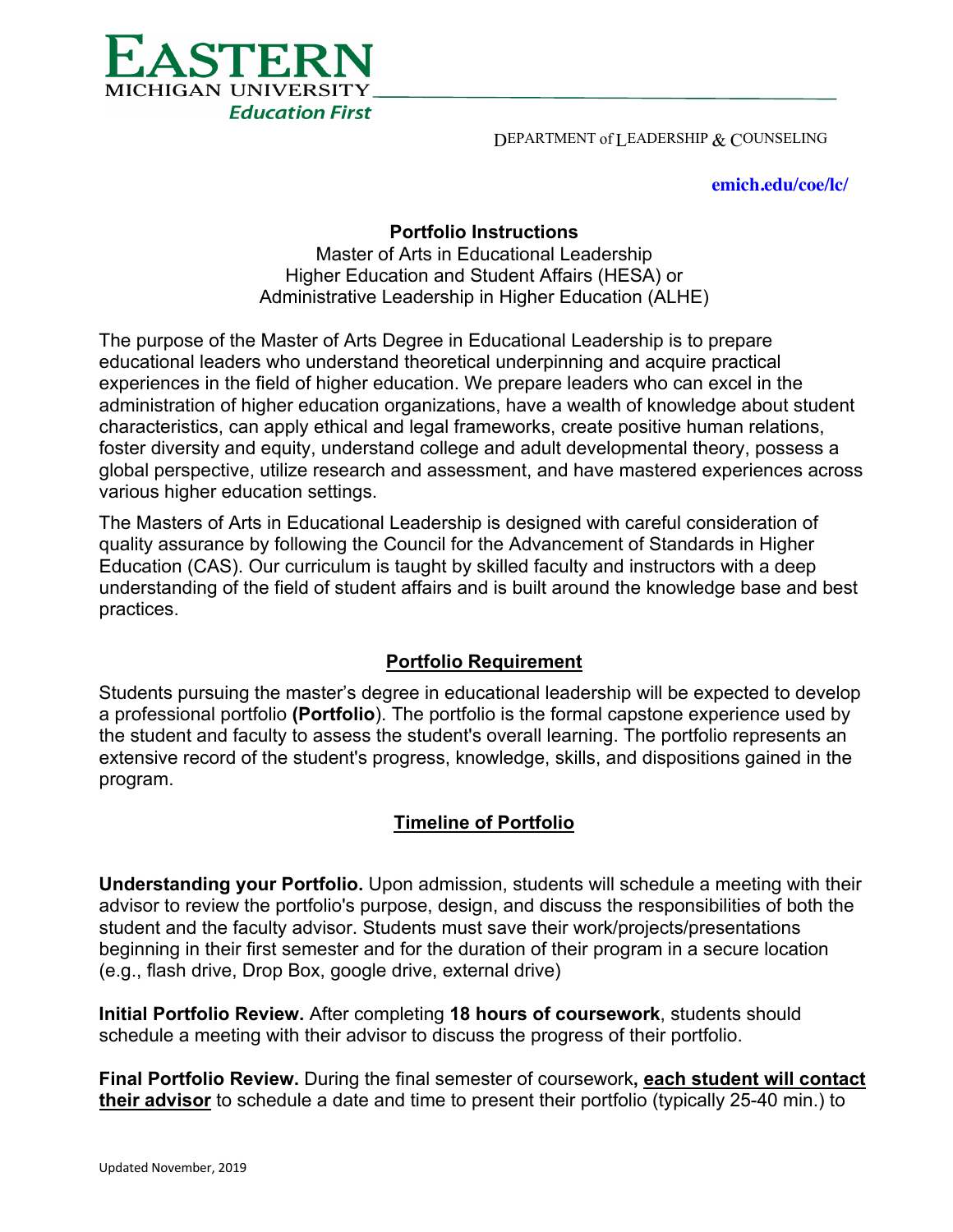their advisor. This presentation of the portfolio will consist of a brief reflection about the artifacts contained in the portfolio, a discussion with faculty regarding the student's personal learning and growth, and reviewing constructive feedback related to your HESA / ALHE program experience. Students must contact their advisor to schedule this meeting **at least 30 days prior to the end of the academic term** when they expect to graduate. You must share your portfolio with your faculty advisor at least **seven (7) days** in advance of your scheduled appointment allowing faculty to review your portfolio.

# **Portfolio Components**

The portfolio brings together a number of artifacts produced as an original work by the student. The main components of the portfolio are:

#### 1. Personal and Professional Records

**Resume** describing education, qualifications and professional experiences

**Credentials** may include copies of certificates, awards, professional presentations, or documentation indicating involvement in professional organizations.

**Personal Philosophy** describes student's attitudes, beliefs, and values regarding educational leadership (minimum 250 words)

#### 2. Artifacts and Reflections of Understanding

Artifacts are documents created by each student during the program. Artifacts can include course assignments, presentations, essays completed in a course, internship reflections, or any other document that can showcase understanding and mastery of program goals and curriculum. Artifacts should be organized under the **7 portfolio program goals** (see Portfolio Program Goals below) guiding our program.

Reflections of Understanding are written reflections describing why you selected a given artifact/s to showcase that you mastered a content area (7 portfolio program goals). Students will craft one document that includes all 7 reflections.

## 3. Professional Growth and Program Feedback

Reflection is a key part of the portfolio process. In the **professional growth section**, students will be asked to consider their journey as educational leaders and reflect about their growth during the program. In the **program feedback section**, students will have the opportunity to offer constructive feedback to continue to enhance program design and offerings.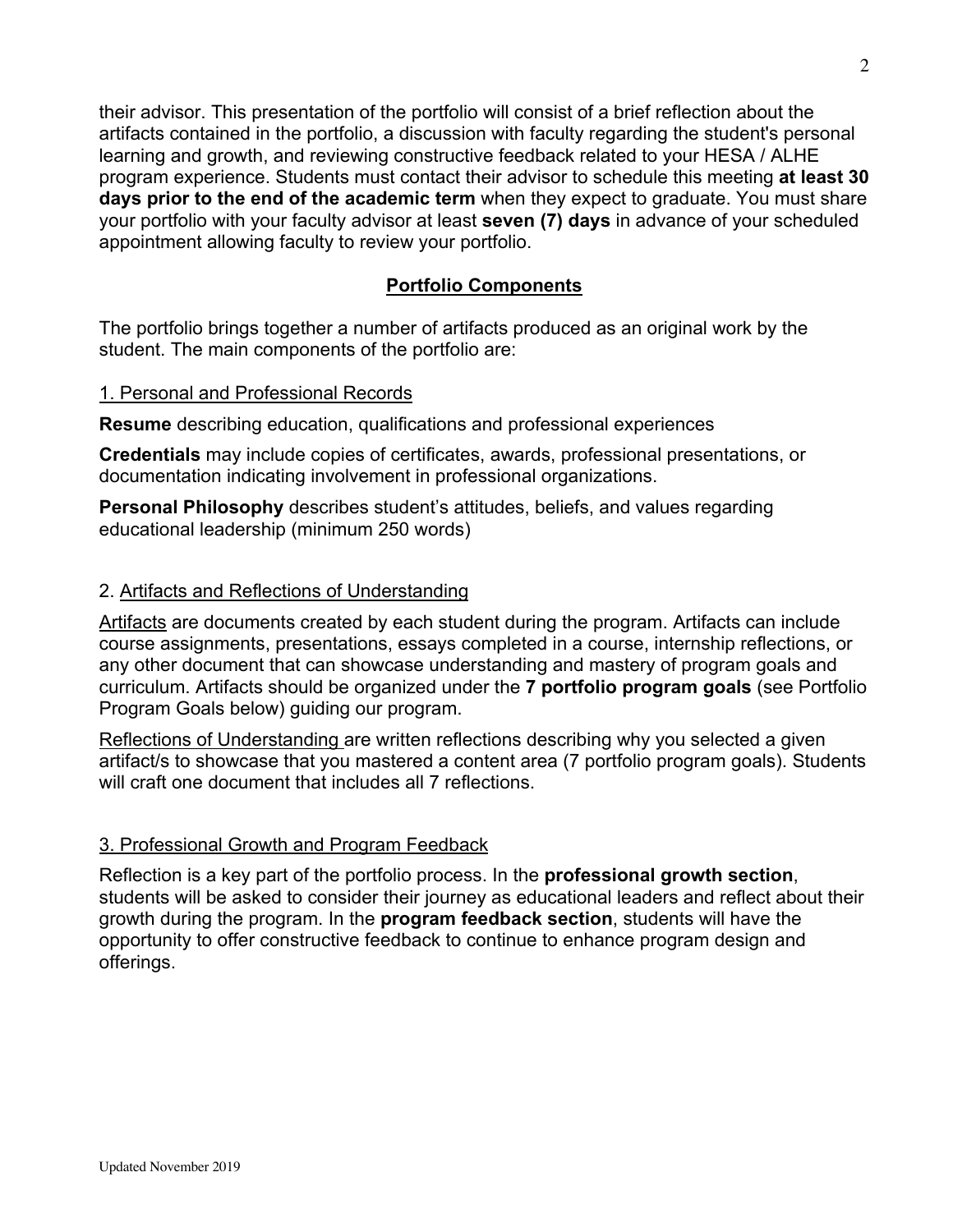### **Portfolio Program Goals**

The portfolio is organized across 7 program goals. Students will use these goals to identify artifacts that demonstrate understanding and mastery of program goals and curriculum. Table 1 describes each of the goals and provides examples of courses that typically offer students opportunities to identify appropriate artifacts.

| <b>Table 1. Portfolio Program Goals</b>                                                                                                                                                                                                                                                                                                                                               | <b>Potential Courses</b><br>where students can<br><b>Identify artifacts</b>                |
|---------------------------------------------------------------------------------------------------------------------------------------------------------------------------------------------------------------------------------------------------------------------------------------------------------------------------------------------------------------------------------------|--------------------------------------------------------------------------------------------|
| <b>Goal 1</b> – To foster educational leaders who know and understand the<br>leadership and administration of student affairs and higher education (e.g.<br>purpose of post-secondary education; role of leadership and<br>administration; governance; national and global issues affecting higher<br>education).                                                                     | EDLD 550, 613, 622,<br>629, 632                                                            |
| <b>Goal 2</b> – To foster educational leaders who know and understand the<br>organization of higher education (e.g. history and philosophy of higher<br>education; public policy; finance; assessment; political, social, cultural, and<br>economic systems).                                                                                                                         | EDLD 613, 622, 632,<br>633, 634, 635                                                       |
| Goal 3 - To foster educational leaders who know and understand law and<br>ethics (e.g., professional code of ethics; philosophy of higher education<br>and/or student affairs; law related to student affairs and/or higher<br>education).                                                                                                                                            | EDLD 614, 687                                                                              |
| Goal 4 – To foster educational leaders who know and understand human<br>relations, cultural diversity, and possess a global perspective (e.g.<br>importance of diversity and equity in a democratic society; understanding<br>human relations; role of education in sustaining a democratic society).                                                                                 | EDLD 509, 613, 629,<br>631, 655                                                            |
| <b>Goal 5</b> – To foster educational leaders who know and understand college<br>student development and student characteristics (e.g., college student and<br>adult development; college student characteristics related to institutional<br>practice).                                                                                                                              | EDLD 551, 611, 655                                                                         |
| <b>Goal 6</b> – To foster educational leaders who know and understand the<br>concepts of conducting research (e. g. research<br>design/assessment/program evaluation).                                                                                                                                                                                                                | EDLD 655, 590,<br>638,698<br><b>Graduate Research</b><br>Fair, Conference<br>Presentations |
| <b>Goal 7</b> – To foster educational leaders who know and understand<br>professional practice/development/personal growth<br>(e.g. program planning and execution, advising; group dynamics,<br>evaluation, staff training and supervision, policy development, planning and<br>budgeting, and artifacts from internship (e.g., presentations, projects, case<br>study competition). | EDLD 631, 687,<br>HESA organization,<br><b>BEST Program</b>                                |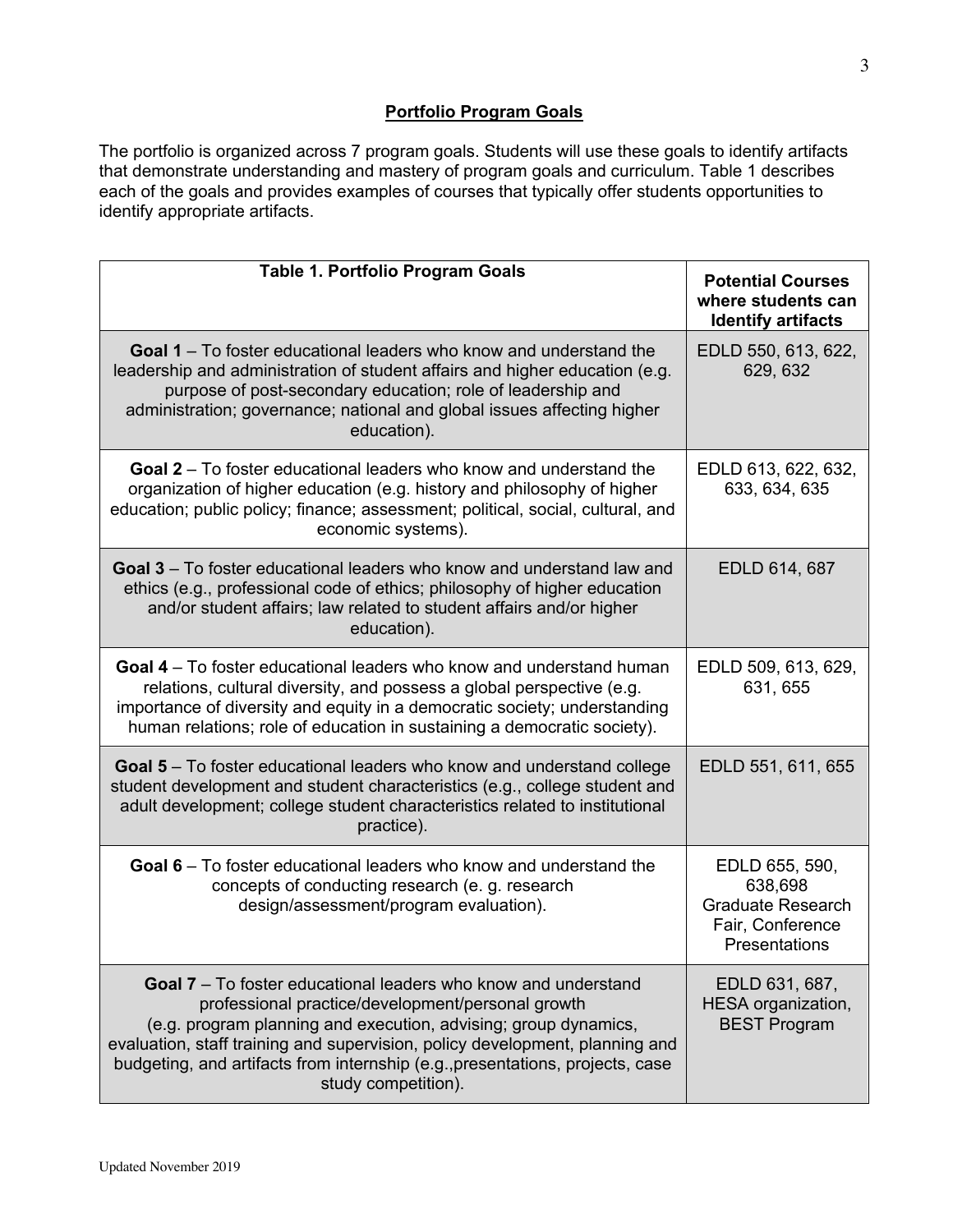# **Completing Your Portfolio on Google Drive**

**Google Drive.** Google Drive is a file storage and synchronization service developed by Google. Launched in 2012, Google Drive allows users to store files on their servers, synchronize files across devices, and share files. To use Google Drive:

- a. Go to drive.google.com.
- b. Log into your Google account with your username and password
- c. Double-click a file
- d. If you open a Google Doc, Sheet, Slides presentation, or Form it will open using that application
- e. If you open a video, PDF, Microsoft Office file, audio file, or photo, it will open in Google Drive.

# **Steps to Create Your Portfolio**

#### **Step 1**. **Access and Download Portfolio Template**

The program has created a **Portfolio Folder Template** in Google Drive. To access the template, please click on the link below. You must be logged in into your GMAIL account with your **emich email credentials**. If you have issues accessing this template via the link below, please contact your academic advisor.

#### https://drive.google.com/open?id=1Cl18liAKeytGDrVbs7RFIqL\_sWKtJx1v

After accessing the link, students must **download** the **Portfolio Folder Template** to their own computer. You need to download the entire folder to be able to upload artifacts and include the requested reflections. To download the folder:

a. Click on the **HESA ALHE Portfolio Folder Template** to display the menu bar. b. Scroll down to the bottom of the menu bar and select **Download** (you can download it to

your desktop or any other folder on your computer).

c. Once downloaded, please rename your portfolio folder.

**Folder Name:** LastName\_FirstName\_SemesterYearGraduation\_HESAorALHEPortfolio

**Folder Name:** Davis\_Allison\_Winter2020\_HESAPortfolio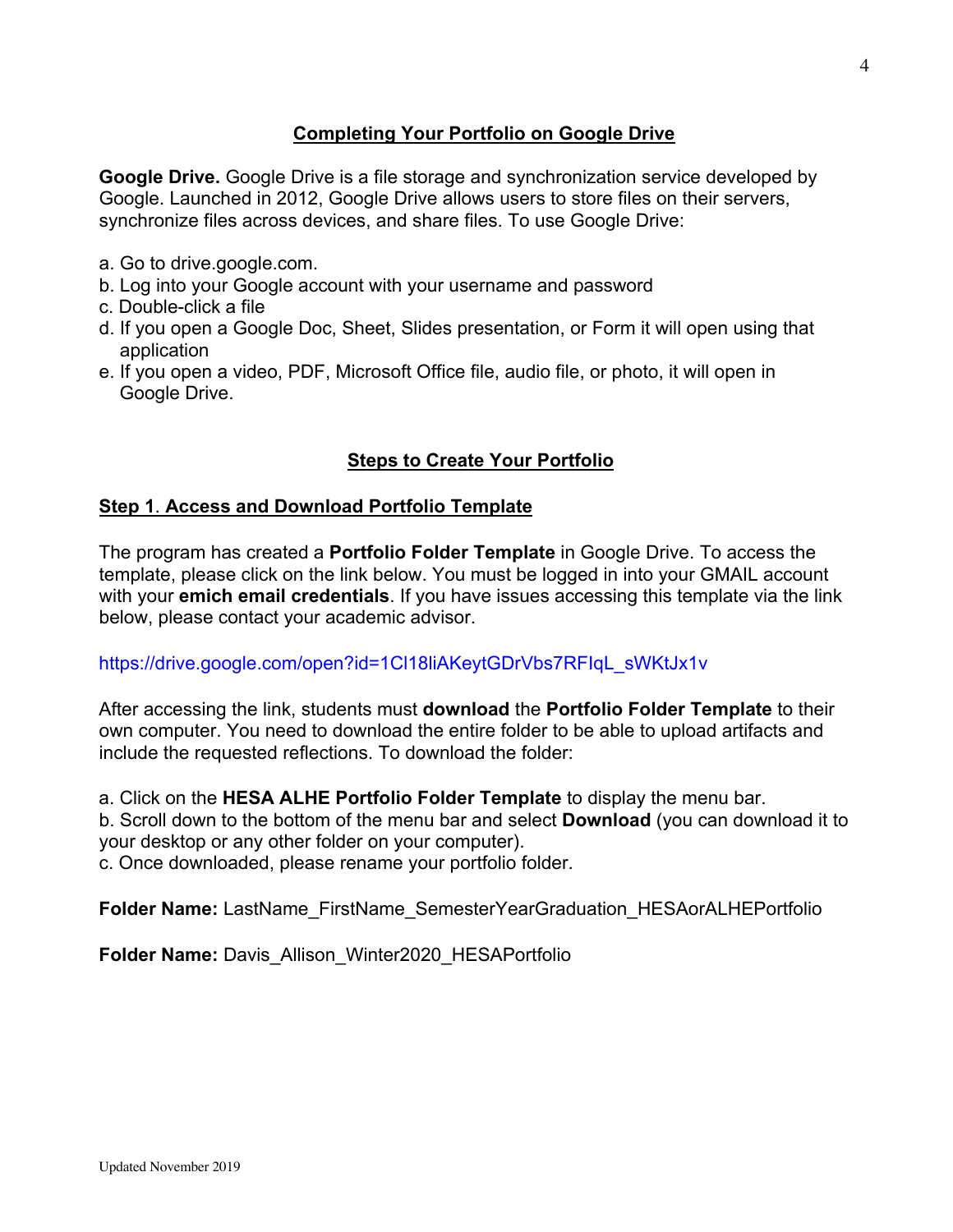# **Step 2. Upload and Complete Portfolio Content**

The portfolio folder contains **sub-folders** organized around portfolio components. Each subfolder has templates to upload/complete the portfolio. Documents uploaded can include MS Word, PDF, or Power Point documents. It is recommended that students back up their files in more than one place (e.g., flash drive, external hard drive, google drive folder, dropbox) until the portfolio submission is completed

## **Sub-Folder 1: Personal and Professional Records**

- a. Current Resume (one document)
- b. Personal Philosophy (one document minimum 250 words)
- c. Professional Credentials (several documents optional)

#### **Sub-Folder 2: Artifacts and Reflections of Understanding**

**Artifacts** are documents created by each student during the program. In this folder you must upload **at least one artifact** per each of the 7 portfolio goals. If needed, you can upload multiple artifacts per goal. Please follow the format below to name each artifact.

File Name: Goal1Artifact\_FileName\_Course

File Name: Goal1Artifact Governance Literature Review EDLD613

If you upload more than 1 artifact per goal, please clearly distinguish your documents:

File Name: Goal1Artifact Debate Transcript EDLD613 File Name: Goal1Artifact Organizational Context Essay EDLD622

**Reflections of Understanding** are written reflections describing why you selected a given artifact/s to showcase that you mastered each content area (7 portfolio program goals). Students will craft **one single document** that will include a total of 7 reflections (200 words max. per reflection) representing the 7 portfolio goals.

## **Sub-Folder 3: Professional Growth and Program Feedback**

#### **Professional Growth Section (**max. 250 words per question)

This section of the portfolio allows students to reflect upon their growth as educational leaders. Please respond to the following prompts:

1. As you review the artifacts in your portfolio, in what areas have you grown significantly as an educational leader?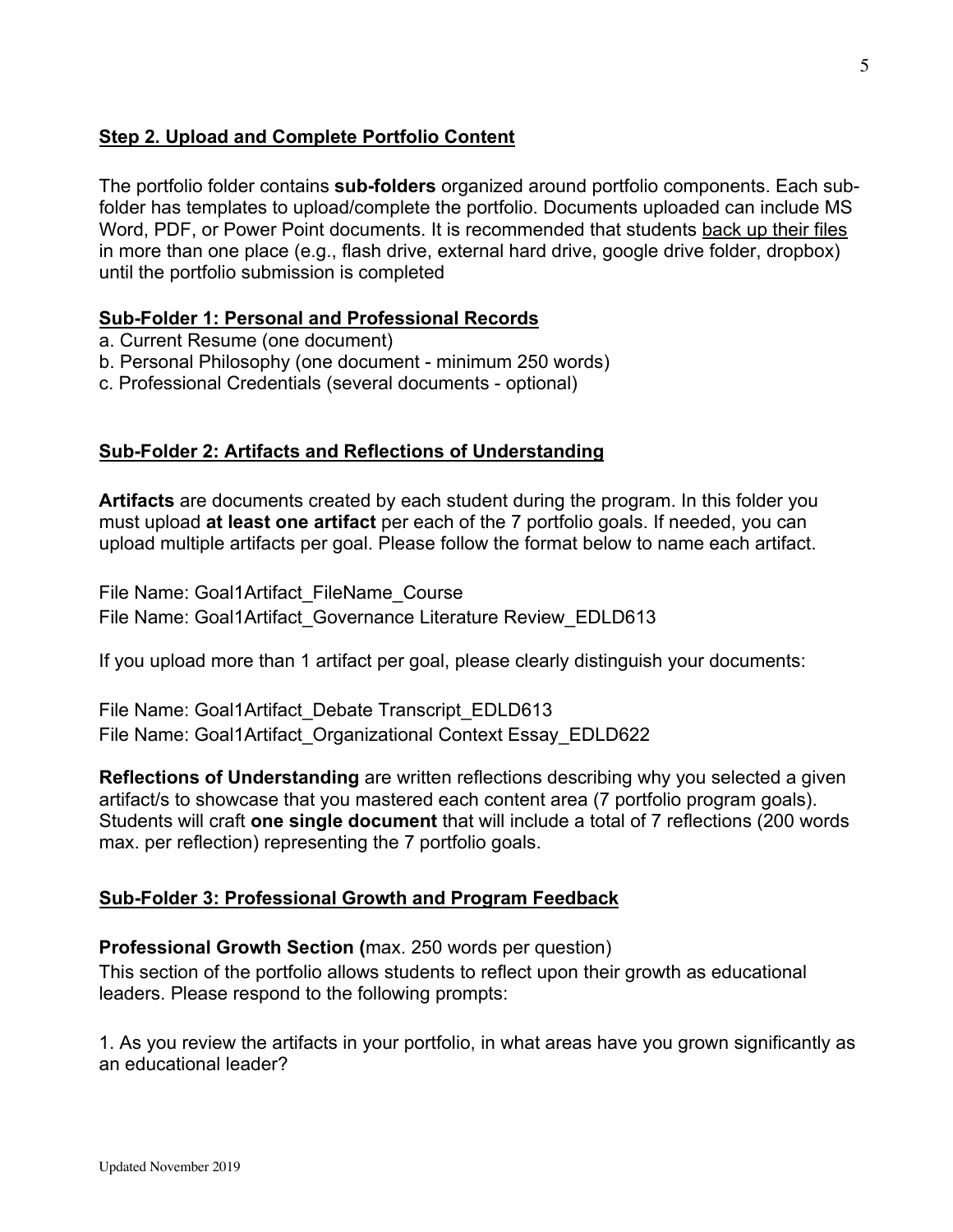2. As you reflect upon your coursework, what themes, concepts, or ideas have helped you make sense of these experiences?

3. As a result of your work in this program, how have you changed as a leader?

4. During the program students read a number of books, articles, or essays. Please name two or three examples that are most memorable and share how they have shaped who you are as a leader?

# **Program Feedback Section**

This section of the portfolio is one avenue to inform our decisions regarding the future of the program. Please share some highlights, constructive feedback and /or criticism.

1. Please describe what makes our program stand out? What areas, elements, characteristics, or components of could be described as strengths of the program?

2. Please reflect upon areas, elements, characteristics, or components of the program where we could improve? What would you recommend to help the program to move in that direction?

# **Step 3. Complete Portfolio Survey**

The program relies on the responses that you provided on Subfolder 3 as one avenue to inform our decisions regarding the future of the program. To assure that your comments and feedback are considered, please add your responses in Subfolder 3 to the following survey. Please use your emich email credentials to access this survey. Please note the reporting of the survey in this form is anonymous. Email or student's names are not collected.

## https://forms.gle/8E7MVw3P3cBV39gS8

## **Step 4. Share Portfolio Folder with Your Advisor**

Once you have collected all documents and completed all reflections and prompts, you can share your portfolio with your academic advisor. To share it, please:

a. Upload your entire Portfolio Folder to google drive.

b. Share your portfolio by selecting the share command in the menu bar. Please add your advisor's email address (select appropriate sharing option in window tab to make sure your advisor has editing capabilities: **can organize, edit, and add**).

c. Please email your advisor to confirm that they have received your portfolio. Use this opportunity to request or confirm the date and time to **present your portfolio**.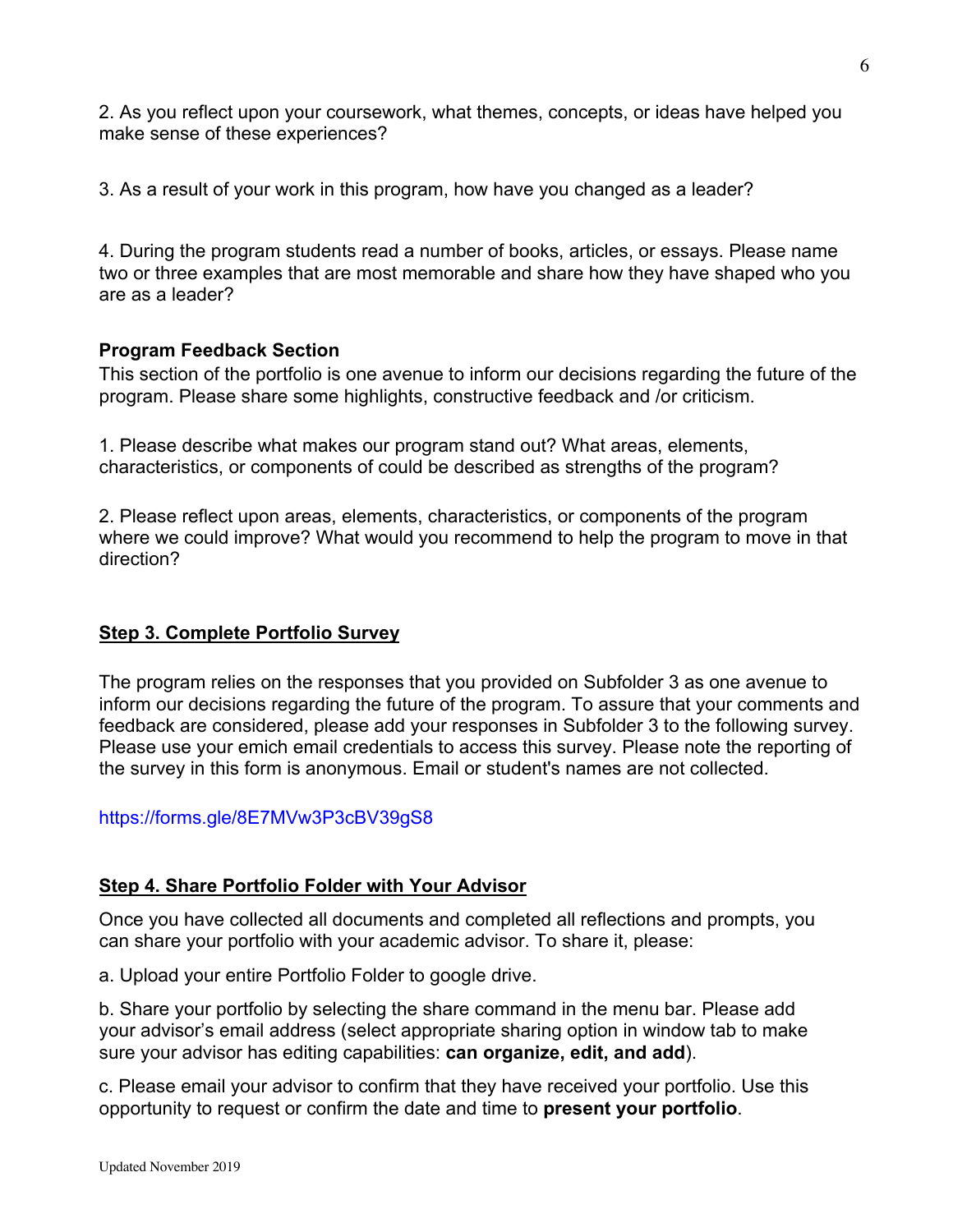Each student must contact their advisor to schedule this meeting **at least one month prior to the end of the academic term when they expect to graduate.** You must share your portfolio with your faculty advisor **at least seven (7) days in advance of your scheduled appointment** so that faculty may have an opportunity to review it.

### **Step 5. Final Oral Portfolio Review**

Meet with your academic advisor to complete **Final Oral Portfolio Review.** After this meeting, each advisor will complete Portfolio Evaluation form (page 8) and share with EDLD program administrator (Hillary Lee). Program administrator will forward this information to College of Education Auditor and will place a copy of Portfolio Evaluation in student's file. This is the last step allowing students to receive their graduation audit.

**YOU HAVE COMPLETED THE HESA / ALHE Portfolio SUBMISSION**